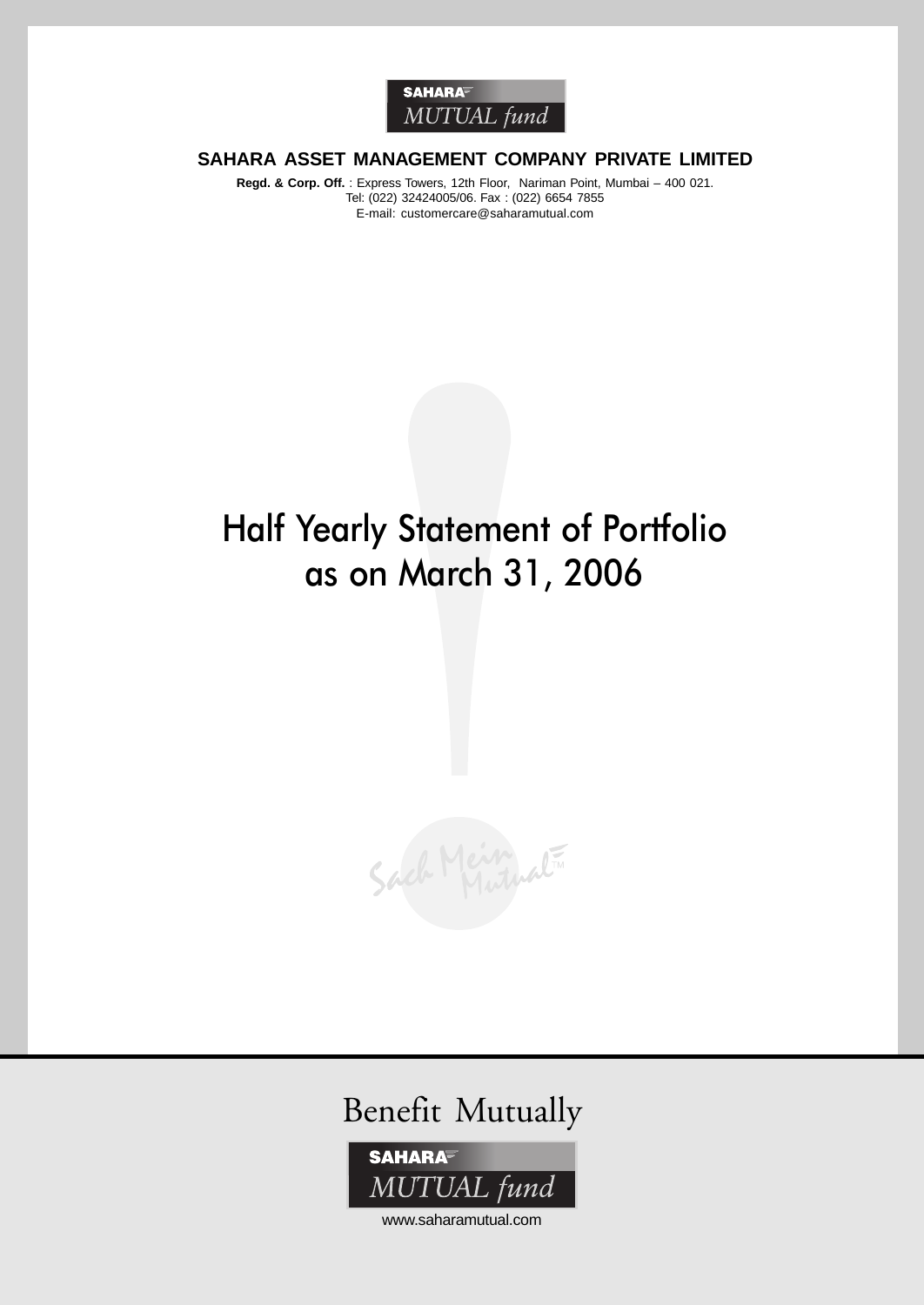### Scheme Objective

### Sahara Liquid Fund

To create a highly liquid portfolio of good quality debt as well as money market instruments with a view to provide high liquidity and reasonable returns to the Unit holders.

### Benchmark Index: Crisil Liquid Fund Index

### Sahara Short Term Plan

### Scheme Objective

(The overall objective of Sahara Short Term Plan would be in consonance with the investment objective of Sahara Income Fund; however the specific objective is to generate returns that would endeavour to generate returns in line with Mibor linked short term papers with daily call/put option.)

**Benchmark Index:** Crisil Liquid Fund index

Sahara Income Fund

# Scheme Objective

Scheme Objective

Primary objective of the scheme is to generate regular income and the secondary objective is growth of capital through investments in debt instruments, money market and related securities, while at all times emphasizing the importance of capital preservation.

**Benchmark Index:** Crisil Composite Bond Fund Index

# Sahara Gilt Fund

To generate risk free return and thus provide medium to long term capital gains with income distribution along with capital gains tax relief to its unit holders, at all times emphasizing the importance of capital preservation.

Benchmark Index: I Sec Composite Index

Sahara Growth Fund

### Scheme Objective

The investment objective of the scheme is to achieve capital appreciation by investing in equity and equity related instruments.

Benchmark Index: S & P CNX Nifty

### Sahara Tax Gain Fund

### Scheme Objective

The objective of the scheme is to provide immediate tax relief and long term growth of capital to investors.

Unit holders can avail of deduction under Section 80C of the Income Tax Act 1961 for investment upto Rs.1 lakh p.a.

Benchmark Index: BSE 200

### Sahara Midcap Fund

### Scheme Objective

Scheme Objective

The investment objective of the scheme is to achieve long term capital growth at medium level of risks by investing primarily in mid-cap stocks. The investment manager will have the discretion to invest upto 100% of the assets in the portfolio in equity/equity related instruments at a given point of time.

### Benchmark Index: S&P CNX 500

### Sahara Wealth Plus Fund

The Primary objective of the fund would be to invest in equity and equity related instruments of companies that would be wealth builders in the long term.

Benchmark Index: S&P CNX 500

# **Contents**

|    |                           | Page |
|----|---------------------------|------|
| 1. | Sahara Liquid Fund        | 3    |
|    | 2. Sahara Short Term Plan | 4    |
|    | 3. Sahara Income Fund     | 4    |
|    | 4. Sahara Gilt Fund       | 5    |
|    | 5. Sahara Growth Fund     | 5    |
|    | 6. Sahara Tax Gain Fund   | 6    |
|    | 7. Sahara Midcap Fund     | 7    |
| 8. | Sahara Wealth Plus Fund   | 8    |
|    | 9. Addendum               |      |
|    |                           |      |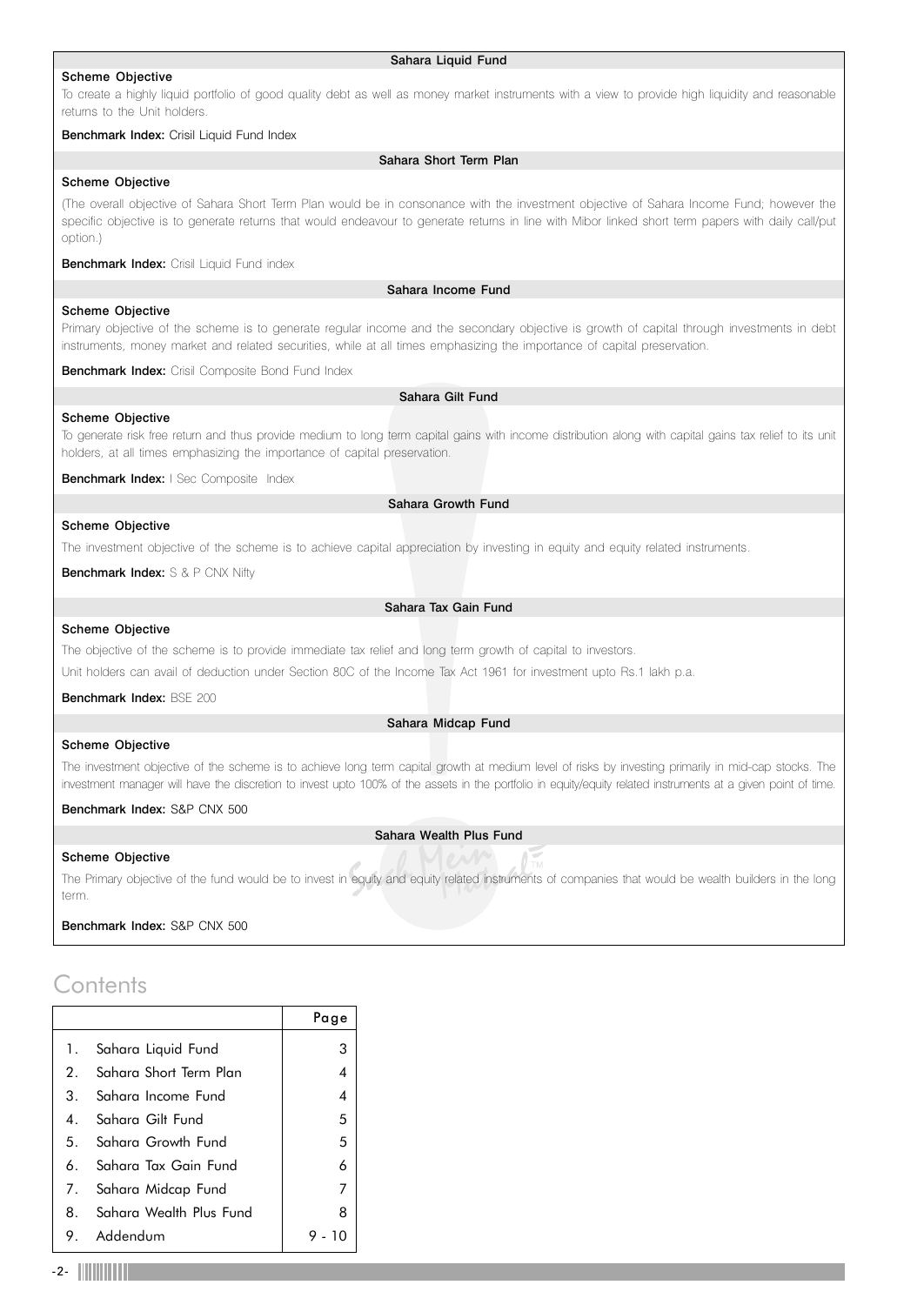# **Half yearly Portfolio Statement for the period ended: March 31, 2006 SAHARA LIQUID FUND**

| <b>Name of the Instrument</b>                    | <b>Rating</b> | <b>Quantity</b> | <b>Market Value</b><br>(Rs. Lacs) | % of NAV |
|--------------------------------------------------|---------------|-----------------|-----------------------------------|----------|
| 1. Equity & Equity related                       |               |                 |                                   |          |
| (a) listed / awaiting listing on Stock Exchanges |               | Nil             | Nil                               | Nil      |
| (b) Unlisted                                     |               | Nil             | Nil                               | Nil      |
| 2. Debt Instruments                              |               |                 |                                   |          |
| (a) Listed                                       |               |                 |                                   |          |
| <b>Bonds / NCDS / Floating Rate NCDs/PTC</b>     |               |                 |                                   |          |
| Exim Bank **                                     | AAA           | 500000          | 499.97                            | 2.76     |
| HUDCO Ltd **                                     | $PR1 +$       | 46              | 460.00                            | 2.54     |
| Power Finance Corporation Ltd                    | AAA           | 100             | 1000.00                           | 5.52     |
| (b) Privately Placed / Unlisted                  |               |                 |                                   |          |
| <b>Bonds / Floating Rate NCDs/PTC</b>            |               |                 |                                   |          |
| <b>ICICI Bank Ltd PTC</b>                        | AAA(SO)       | 10              | 606.89                            | 3.35     |
| Kotak Mahindra Investments Ltd                   | $A1 +$        | 500000          | 500.00                            | 2.76     |
| UTI Bank Ltd PTC                                 | AAA(SO)       | 10              | 589.16                            | 3.25     |
| Citi Financial Consumer Finance India Ltd        | AAA           | 500000          | 500.02                            | 2.76     |
| <b>HDFC Ltd</b>                                  | AAA           | 500000          | 500.00                            | 2.76     |
| Kotak Mahindra Primus Ltd                        | $P1 +$        | 500000          | 500.00                            | 2.76     |
| <b>Madras Cements Ltd</b>                        | $P1+$         | 200000          | 200.00                            | 1.10     |
| Sterlite Industries Ltd                          | $P1+$         | 300000          | 300.00                            | 1.66     |
| <b>DIC India Ltd</b>                             | $P1+$         | 300000          | 300.00                            | 1.66     |
| 3. Money Market Instruments                      |               |                 |                                   |          |
| <b>Commercial Paper</b>                          |               |                 |                                   |          |
| IDBI Ltd CP mat 25/07/06                         | $PR1 +$       | 963000          | 924.08                            | 5.11     |
| GE Caps Services I Ltd CP mat 12/06/2006         | $P1+$         | 1500000         | 1451.07                           | 8.03     |
| <b>Certificate of Deposit</b>                    |               |                 |                                   |          |
| ABN AMRO Bank CD -24/10/06                       | $A1+$         | 93800           | 884.08                            | 4.88     |
| IDBI Ltd CD mat 03/05/06                         | $P1 +$        | 1000000         | 970.92                            | 5.36     |
| State Bank of Tranvancore CD mat 12/09/06        | $P1+$         | 312000          | 301.82                            | 1.68     |
| UCO Bank - CD mat 11/07/2006                     | $P1 +$        | 1000000         | 952.38                            | 5.26     |
| UCO Bank - CD mat 24/10/2006                     | $P1 +$        | 1000000         | 940.96                            | 5.20     |
| UCO Bank - CD mat 18/04/2006                     | $P1+$         | 1500000         | 1458.11                           | 8.06     |
| UCO Bank - CD mat 18/04/2006                     | $P1+$         | 1500000         | 1458.96                           | 8.06     |
| UTI Bank CD mat 26/09/2006                       | $P1+$         | 1000000         | 950.04                            | 5.25     |
| UTI Bank CD mat 27/10/2006                       | $P1 +$        | 1000000         | 941.33                            | 5.20     |
| <b>Others - Short Term Deposits</b>              |               |                 |                                   |          |
| Fixed Deposit - Lakshmi Vilas Bank Ltd           | L.            |                 | 500.00                            | 2.76     |
| 4. Current Assets                                |               |                 | 411.05                            | 2.27     |
| <b>Grand Total</b>                               |               | 14813166        | 18100.82                          | 100.00   |

\*\* Thinly Traded / Non Traded securities

**Notes:**

1. No NPAs as per SEBI guidelines 2. Total Outstanding exposure in derivatives instrument at the end of the period - Nil

3. Total investments in foreign securities ADR/GDRs at the end of the period - Nil

| 4. | NAV at the beginning of the period (Rs.) |  |  |
|----|------------------------------------------|--|--|
|    |                                          |  |  |

| Growth Option                                    | *12.2322     |
|--------------------------------------------------|--------------|
| Daily Dividend Option                            | *10.2386     |
| Growth Option (VPO)                              | <b>NA</b>    |
| Dividend Option (VPO)                            | NА           |
| NAV at the end of the period (Rs.)               | 31/03/2006   |
| <b>Fixed Pricing Option Growth Option</b>        | **1257.3175  |
| Fixed Pricing Option - Daily Dividend Option     | **1023.9351  |
| Fixed Pricing Option - Weekly Dividend Option    | **1,024.6207 |
| Fixed Pricing Option - Monthly Dividend Option   | **1.023.8567 |
| Variable Pricing Option- Daily Dividend Option   | **1,023.9446 |
| Variable Pricing Option- Weekly Dividend Option  | **1,023.9312 |
| Variable Pricing Option- Monthly Dividend Option | **1,024.0461 |
| Variable Pricing Option- Growth Option           | **1,258.5924 |
|                                                  |              |

- 5. Average Maturity Tenor- 96 days
- 6. Dividend declared during the half year as per table

| Sahara Liguid Fund                               | Dividend per unit (Rs.) |
|--------------------------------------------------|-------------------------|
| Fixed Pricing Option - Daily Dividend Option     | 0.0282                  |
| Fixed Pricing Option - Weekly Dividend Option    | 0.0072                  |
| Variable Pricing Option- Daily Dividend Option   | 0.0251                  |
| Variable Pricing Option- Weekly Dividend Option  | 0.0232                  |
| Variable Pricing Option- Monthly Dividend Option | 0.0250                  |

\*based on face value of Rs. 10/- per unit

\*\* The face value of units was changed from Rs. 10/- per unit to Rs. 1,000/- per unit and Variable Pricing Option introduced w.e.f. 27th October 2005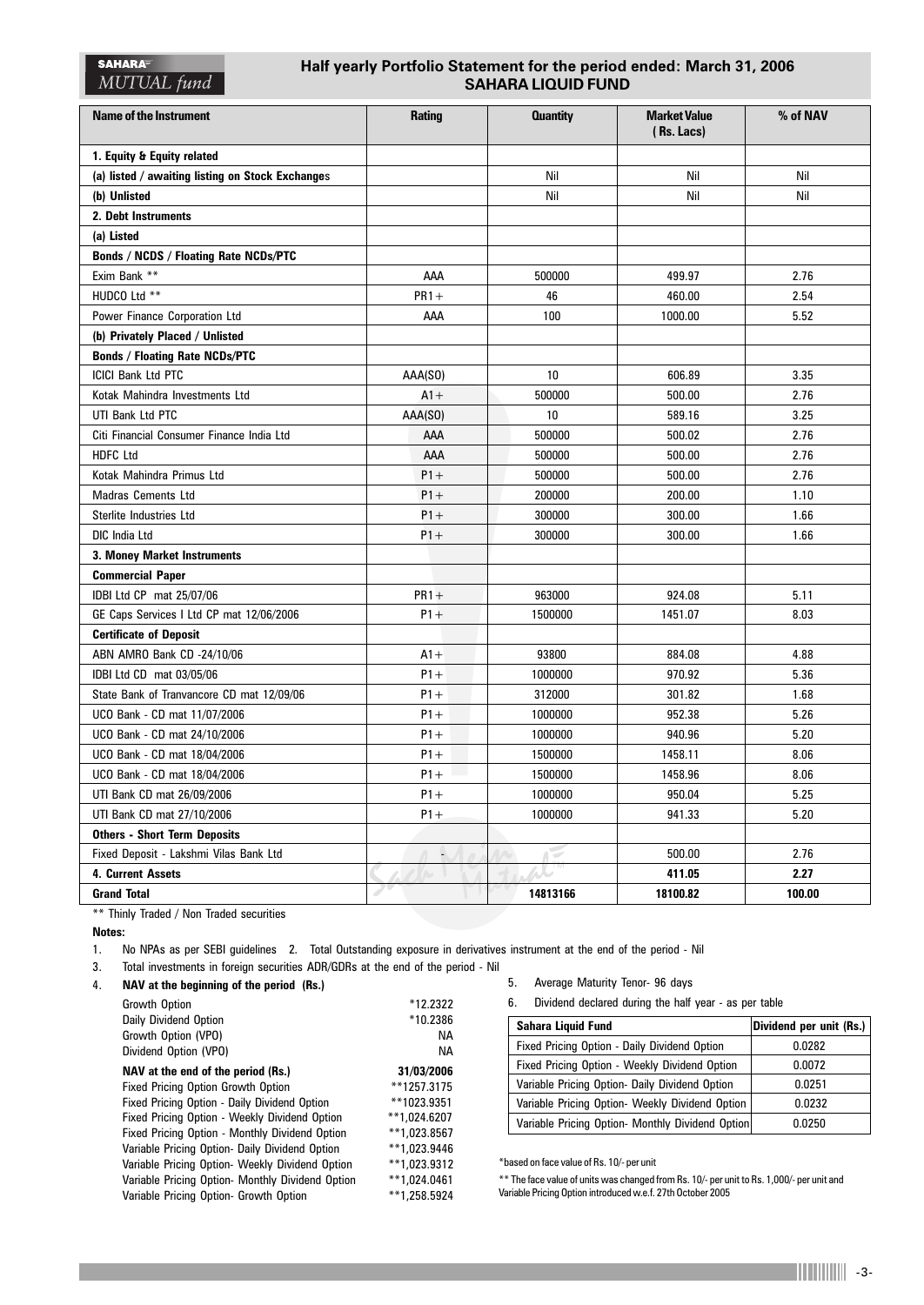# **Half yearly Portfolio Statement for the period ended: March 31, 2006 SAHARA SHORT TERM PLAN**

| Name of the Instrument                           | <b>Rating</b>            | <b>Oty</b> | <b>Mkt Value (Rs. Lacs)</b> | % of NAV |
|--------------------------------------------------|--------------------------|------------|-----------------------------|----------|
| 1. Equity & Equity related                       |                          |            |                             |          |
| (a) listed / awaiting listing on Stock Exchanges |                          | Nil        | Nil                         | Nil      |
| (b) Unlisted                                     |                          | Nil        | Nil                         | Nil      |
| 2. Debt Instruments                              |                          |            |                             |          |
| (a) Listed / awaiting listing on stock exchanges |                          | Nil        | Nil                         | Nil      |
| (b) Privately Placed / Unlisted                  |                          | Nil        | Nil                         | Nil      |
| 3. Money Market Instruments                      |                          |            |                             |          |
| a.State Bank of Travancore CD mat 12/09/06       | $\overline{\phantom{a}}$ | 1000       | 0.94                        | 4.34     |
| b. 91 day T Bill Mat 07/04/2006                  | Sov                      | 10000      | 9.87                        | 45.35    |
| <b>Total</b>                                     |                          | 11000      | 10.81                       | 49.69    |
| 4. Current Assets                                |                          |            | 10.95                       | 50.31    |
| <b>Grand Total</b>                               |                          | 11000      | 21.76                       | 100.00   |

### **Notes:**

1. No NPAs as per SEBI guidelines

- 2. Total Outstanding exposure in derivatives instruments at the end of the period Nil
- 3. Total investments in foreign securities ADR/GDRs at the end of the period Nil
- 4. NAV per unit **Dividend (Rs) Growth (Rs)** at the beginning of the period at the end of the period 31/03/2006

| <b>Growth (Rs</b> |  |
|-------------------|--|
| 11.9306           |  |
| 12.2266           |  |
|                   |  |

- 5. Average Maturity Tenor 11 days
- 6. Dividend declared during the half year period Nil

| <b>SAHARA</b><br>Half yearly Portfolio Statement for the period ended: March 31, 2006<br>MUTUAL fund<br><b>SAHARA INCOME FUND</b> |               |            |                             |          |  |  |
|-----------------------------------------------------------------------------------------------------------------------------------|---------------|------------|-----------------------------|----------|--|--|
| <b>Name of the Instrument</b>                                                                                                     | <b>Rating</b> | <b>Oty</b> | <b>Mkt Value (Rs. Lacs)</b> | % of NAV |  |  |
| 1. Equity & Equity related                                                                                                        |               |            |                             |          |  |  |
| (a) listed / awaiting listing on Stock Exchanges                                                                                  |               | Nil        | Nil                         | Nil      |  |  |
| (b) Unlisted                                                                                                                      |               | Nil        | Nil                         | Nil      |  |  |
| 2. Debt Instruments                                                                                                               |               |            |                             |          |  |  |
| (a) Listed                                                                                                                        |               |            |                             |          |  |  |
| <b>Bonds</b>                                                                                                                      |               |            |                             |          |  |  |
| HUDCO Ltd mat 20/09/2006 **                                                                                                       | $PR1 +$       | 4          | 40.00                       | 14.95    |  |  |
| <b>GOI Securities</b>                                                                                                             |               |            |                             |          |  |  |
| 91 day Tbill mat 07/04/2006                                                                                                       | Sov           | 40000      | 39.61                       | 14.80    |  |  |
| (b) Privately Placed / Unlisted                                                                                                   |               | Nil        | Nil                         | Nil      |  |  |
| 3. Money Market Instruments                                                                                                       | WOP           | W          |                             |          |  |  |
| <b>Commercial Paper</b>                                                                                                           |               |            |                             |          |  |  |
| IDBI Ltd CP PR1+ 29/07/05 mt 25/07/06                                                                                             | $PR1 +$       | 37000      | 34.91                       | 13.05    |  |  |
| <b>Certificate of Deposit</b>                                                                                                     |               |            |                             |          |  |  |
| ABN AMRO Bank CD -24/10/06                                                                                                        |               | 18000      | 16.95                       | 6.34     |  |  |
| State Bank of Tranvancore CD mat 12/09/2006                                                                                       |               | 134000     | 128.46                      | 48.01    |  |  |
| <b>Total</b>                                                                                                                      |               | 189000     | 180.32                      | 67.39    |  |  |
| <b>4. Current Assets</b>                                                                                                          |               |            | 7.66                        | 2.86     |  |  |
| <b>Grand Total</b>                                                                                                                |               | 229004     | 267.58                      | 100.00   |  |  |

\*\* Thinly Traded/ Non Traded securities

# **Notes:**

1. No NPAs as per SEBI guidelines

2. Total outstanding exposure in derivatives instruments at the end of the period - Nil

3. Total investments in foreign securities ADR/GDRs at the end of the period - Nil

| 4. NAV per unit                     | Dividend (Rs.) | Growth (Rs) |
|-------------------------------------|----------------|-------------|
| at the beginning of the period      | 10.8335        | 12.0362     |
| at the end of the period 31/03/2006 | 11.0100        | 12.2323     |

5. Average Maturity Tenor- 0.37 years

6. Dividend declared during the half year period - Nil

-4-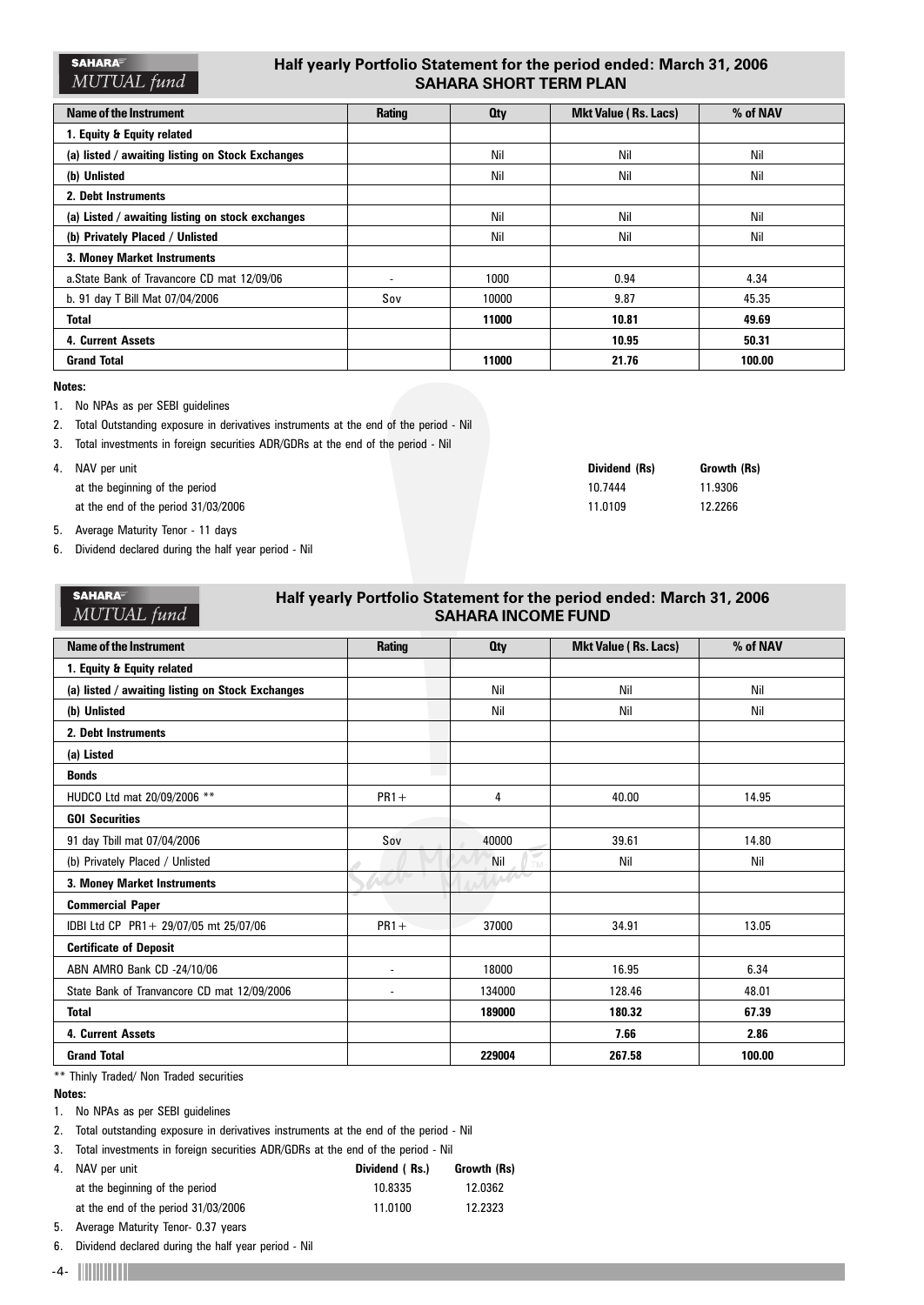| <b>SAHARA</b> | Half yearly Portfolio Statement for the period ended: March 31, 2006 |
|---------------|----------------------------------------------------------------------|
| MUTUAL fund   | <b>SAHARA GILT FUND</b>                                              |

| Name of the Instrument                           | <b>Rating</b> | <b>Oty</b> | <b>Mkt Value (Rs. Lacs)</b> | % of NAV |
|--------------------------------------------------|---------------|------------|-----------------------------|----------|
| 1. Equity & Equity Related                       |               |            |                             |          |
| (a) listed / awaiting listing on Stock Exchanges |               | Nil        | Nil                         | Nil      |
| (b) Unlisted                                     |               | Nil        | Nil                         | Nil      |
| 2. Debt Instruments                              |               |            |                             |          |
| (a) Listed                                       |               |            |                             |          |
| <b>GOI Securities</b>                            |               |            |                             |          |
| 9.39% CG 2011                                    | Sov           | 500000     | 544.80                      | 53.64    |
| 91 Day Tbill Mat 07/04/2006                      | Sov           | 350000     | 345.86                      | 34.05    |
| <b>Total</b>                                     |               | 850000     | 890.66                      | 87.69    |
| (b) Privately Placed / Unlisted                  |               | Nil        | Nil                         | Nil      |
| 3. Money Market Instruments                      |               | Nil        | Nil                         | Nil      |
| 4. Current Assets                                |               |            | 124.98                      | 12.31    |
| <b>Grand Total</b>                               |               | 850000     | 1015.64                     | 12.31    |

**Notes:**

1. No NPAs as per SEBI guidelines 2. Total outstanding exposure in derivatives instruments at the end of the period - Nil

3. Total investments in foreign securities ADR/GDRs at the end of the period - Nil

4. NAV per unit **Dividend (Rs) Growth (Rs)** at the beginning of the period 10.5808 11.5702 at the end of the period 31/03/2006 10.6650 11.6623 5. Average Maturity Tenor : 2.82 Years 6. Dividend declared during the half year period - Nil

MUTUAL fund

**SAHARA** 

# **Half yearly Portfolio Statement for the period ended: March 31, 2006 SAHARA GROWTH FUND**

| <b>Name of the Instrument</b>                    | <b>Sector</b>                   | <b>Qty</b> | <b>Mkt Value (Rs. Lacs)</b> | % of NAV |
|--------------------------------------------------|---------------------------------|------------|-----------------------------|----------|
| 1. Equity & Equity related                       |                                 |            |                             |          |
| (a) listed / awaiting listing on Stock Exchanges |                                 |            |                             |          |
| 1. Bharat Electronics Ltd                        | <b>Industrial Manufacturing</b> | 4000       | 52.97                       | 6.73     |
| 2. State Bank of India                           | <b>Financial Services</b>       | 4500       | 43.58                       | 5.54     |
| 3. Hindustan Lever Ltd                           | <b>Consumer Goods</b>           | 16000      | 43.52                       | 5.53     |
| 4. Infosys Technologies Ltd                      | $\mathsf{I}$                    | 1400       | 41.74                       | 5.30     |
| 5. Bharat Heavy Electricals Ltd                  | <b>Industrial Manufacturing</b> | 1800       | 40.36                       | 5.13     |
| 6. Oil & Natural Gas Corp of India Ltd           | Energy                          | 3000       | 39.34                       | 5.00     |
| 7. Thermax Ltd                                   | <b>Industrial Manufacturing</b> | 12500      | 38.92                       | 4.94     |
| 8. Tata Consultancy Services Ltd                 | $\Pi$                           | 2000       | 38.31                       | 4.87     |
| 9. Mahindra & Mahindra Ltd                       | Automobile                      | 6000       | 37.62                       | 4.78     |
| 10. ITC Limited                                  | <b>Consumer Goods</b>           | 18000      | 35.13                       | 4.46     |
| 11. Tata Tea Ltd                                 | <b>Consumer Goods</b>           | 4000       | 34.68                       | 4.41     |
| 12. Walchandnagar Industries Ltd                 | Industrial Manufacturing        | 5000       | 34.48                       | 4.38     |
| 13. National Thermal Power Corp Ltd              | Energy                          | 25490      | 34.18                       | 4.34     |
| 14. Shri Digvijay Cement                         | <b>Cements</b>                  | 10000      | 33.86                       | 4.30     |
| 15. Smithline Glaxo Ltd                          | Pharma                          | 2282       | 33.14                       | 4.21     |
| 16. Raymond Ltd                                  | <b>Textiles</b>                 | 6000<br>ГM | 31.06                       | 3.95     |
| 17. Ranbaxy Laboratories Ltd                     | Pharma                          | 6700       | 28.97                       | 3.68     |
| 18. Mahanagar Telephone Nigam Ltd                | Telecom                         | 12500      | 22.96                       | 2.92     |
| 19. Union Bank of India                          | <b>Financial Services</b>       | 15000      | 18.24                       | 2.32     |
| 20. Larsen and Tourbo Limited                    | Industrial Manufacturing        | 700        | 17.03                       | 2.16     |
| 21. Hindalco Industries Ltd                      | <b>Metals</b>                   | 3750       | 3.68                        | 0.47     |
| <b>Total</b>                                     |                                 | 160622     | 703.74                      | 89.41    |
| (b) Unlisted                                     |                                 | Nil        | Nil                         | Nil      |
| 2. Debt Instruments                              |                                 |            |                             |          |
| (a) Listed / awaiting listing on stock exchanges |                                 | Nil        | Nil                         | Nil      |
| (b) Privately Placed / Unlisted                  |                                 | Nil        | Nil                         | Nil      |
| 3. Money Market Instruments                      |                                 |            |                             |          |
| 4. Others - Short Term Deposit                   |                                 |            |                             |          |
| Fixed Deposit- HDFC Bank Ltd                     |                                 |            | 24.00                       | 3.05     |
| 5. Others - Current Assets                       |                                 |            | 59.35                       | 7.54     |
| <b>Grand Total</b>                               |                                 | 160622     | 787.09                      | 100.00   |

**Notes:**

1. No NPAs as per SEBI guidelines 2.Total Value and percentage of illiquid equity shares- Nil

3. Total Outstanding exposure in derivatives instruments at the end of the period - Nil

4. Total investments in foreign securities ADR/GDRs at the end of the period - Nil

| 5. NAV per unit                     | Dividend (Rs) | Growth (Rs) |
|-------------------------------------|---------------|-------------|
| at the beginning of the period      | 22.33         | 32.4000     |
| at the end of the period 31/03/2006 | 21.7063       | 42.9265     |
|                                     |               |             |

6. Porfolio Turnover Ratio (Absolute) : 142.30% 7. Dividend declared during the half year - 75% (Record date 13/03/2006) 8. Bonus declared during the half year - Nil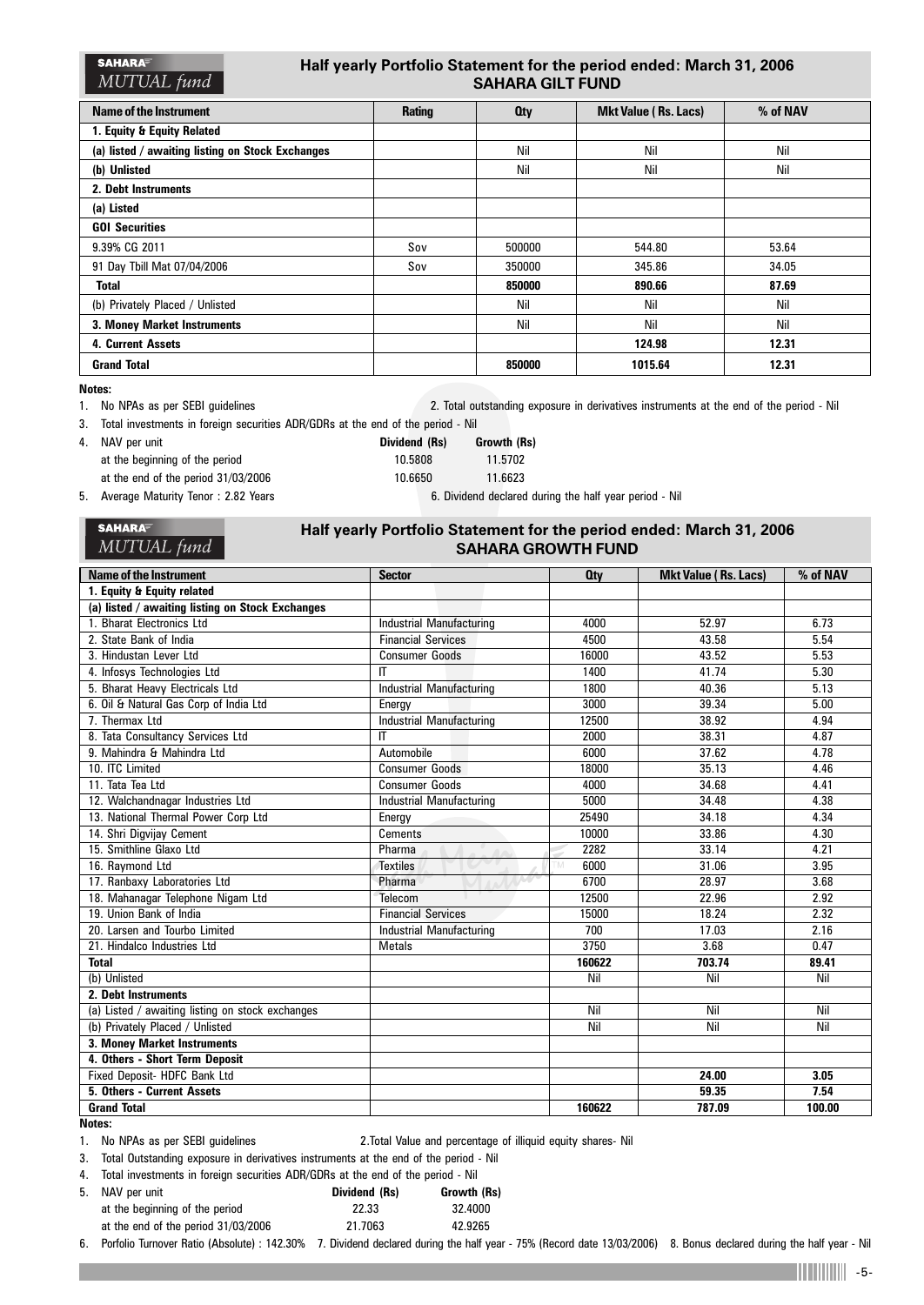# **Half yearly Portfolio Statement for the period ended: March 31, 2006 SAHARA TAX GAIN FUND**

| Name of the Instrument                           | <b>Sector</b>                   | <b>Oty</b> | <b>Mkt Value (Rs. Lacs)</b> | % of NAV |
|--------------------------------------------------|---------------------------------|------------|-----------------------------|----------|
| 1. Equity & Equity related                       |                                 |            |                             |          |
| (a) listed / awaiting listing on Stock Exchanges |                                 |            |                             |          |
| 1. Shri Digvijay Cement                          | Cements                         | 6475       | 21.92                       | 4.83     |
| 2. Bharat Heavy Electricals Ltd                  | <b>Industrial Manafacturing</b> | 900        | 20.18                       | 4.45     |
| 3. Bharat Electronics Ltd                        | <b>Industrial Manafacturing</b> | 1500       | 19.86                       | 4.38     |
| 4. Infosys Technologies Ltd                      | $\mathsf{I}$                    | 600        | 17.89                       | 3.95     |
| 5. National Thermal Power Corp Ltd               | Energy                          | 13000      | 17.43                       | 3.84     |
| 6. State Bank of India                           | <b>Financial Services</b>       | 1800       | 17.43                       | 3.84     |
| 7. Tata Consultancy Services Ltd                 | IT                              | 900        | 17.24                       | 3.80     |
| 8. Crompton Greaves Ltd                          | Industrial Manafacturing        | 1400       | 14.70                       | 3.24     |
| 9. Larsen & Toubro Ltd                           | Industrial Manafacturing        | 600        | 14.60                       | 3.22     |
| 10. ITC Limited                                  | <b>Consumer Goods</b>           | 7000       | 13.66                       | 3.01     |
| 11. Balrampur Chini Mills Ltd                    | <b>Consumer Goods</b>           | 7000       | 13.14                       | 2.90     |
| 12. Rajshree Sugar & Chemicals Ltd               | <b>Consumer Goods</b>           | 7000       | 13.04                       | 2.88     |
| 13. Mahindra & Mahindra Ltd                      | Automobile                      | 1800       | 11.29                       | 2.49     |
| 14. SKF India Ltd                                | <b>Industrial Manafacturing</b> | 3500       | 10.84                       | 2.39     |
| 15. Bosch Chassis System India Ltd               | Automobile                      | 1000       | 10.59                       | 2.33     |
| 16. Andhra Sugar                                 | <b>Consumer Goods</b>           | 5000       | 10.45                       | 2.31     |
| 17. Atlas Copco (India) Ltd                      | <b>Consumer Goods</b>           | 626        | 10.42                       | 2.30     |
| 18. EMCO Ltd                                     | Industrial Manafacturing        | 1300       | 10.23                       | 2.26     |
| 19. Prime Securities Ltd                         | <b>Financial Services</b>       | 17411      | 9.88                        | 2.18     |
| 20. Dena Bank                                    | <b>Financial Services</b>       | 26745      | 9.72                        | 2.14     |
| 21. Dhampur Sugar Mills Ltd                      | <b>Consumer Goods</b>           | 3700       | 9.54                        | 2.10     |
| 22. Gallant Metal Ltd                            | <b>Metals</b>                   | 95149      | 9.51                        | 2.10     |
| 23. Maharashtra Seamless Ltd                     | Metals                          | 1400       | 9.48                        | 2.09     |
| 24. Torrent Power AEC Ltd                        | Energy                          | 2844       | 9.14                        | 2.02     |
| 25. Alok Industries Ltd                          | <b>Textiles</b>                 | 12000      | 8.84                        | 1.95     |
| 26. Indo Count Industries Ltd                    | <b>Textiles</b>                 | 40000      | 8.64                        | 1.91     |
| 27. Engineers India Ltd                          | Industrial Manafacturing        | 1000       | 8.59                        | 1.89     |
| 28. Union Bank of India                          | <b>Financial Services</b>       | 6600       | 8.03                        | 1.77     |
| 29. KSB Pumps Ltd                                | <b>Industrial Manafacturing</b> | 1126       | 5.17                        | 1.14     |
| 30. Dredging Corporation of India Ltd            | <b>Services</b>                 | 616        | 3.73                        | 0.82     |
| 31. Visaka Industries Ltd                        | Cements                         | 2416       | 3.05                        | 0.67     |
| 32. Hindalco Industries Ltd                      | Metals                          | 1875       | 1.84                        | 0.41     |
| <b>Total</b>                                     |                                 | 274283     | 370.07                      | 81.62    |
| (b) Unlisted                                     |                                 | Nil        | Nil                         | Nil      |
| 2. Debt Instruments                              |                                 | TM.        |                             |          |
| (a) Listed / awaiting listing on stock exchanges |                                 | Nil        | Nil                         | Nil      |
| (b) Privately Placed / Unlisted                  |                                 | Nil        | Nil                         | Nil      |
| 3. Money Market Instruments                      |                                 |            |                             |          |
| <b>Others - Short Term Deposits</b>              |                                 |            |                             |          |
| Fixed Deposit - HDFC Bank Ltd                    |                                 |            | 12.00                       | 2.65     |
| Total                                            |                                 |            | 12.00                       | 2.65     |
| 4. Current Assets                                |                                 |            | 71.32                       | 15.73    |
| <b>Grand Total</b>                               |                                 | 274283     | 453.40                      | 100.00   |

### **Notes:**

1. No NPAs as per SEBI guidelines

2. Total Value and percentage of illiquid equity shares- Nil

3. Total Outstanding exposure in derivatives instruments at the end of the period - Nil

4. Total investments in foreign securities ADR/GDRs at the end of the period - Nil

| 5. NAV per unit                                            | Dividend (Rs) | Growth (Rs) |
|------------------------------------------------------------|---------------|-------------|
| at the beginning of the period (Adjusted for bonus)        | 15.6600       | 15.6100     |
| at the end of the period 31/03/2006 - (Adjusted for bonus) | 17.4975       | 20.0268     |

6. Porfolio Turnover Ratio - 147.64%

7. Dividend declared during the half year - 25% (Record date : 24/03/2006)

8. Bonus declared during the half year - Nil

-6-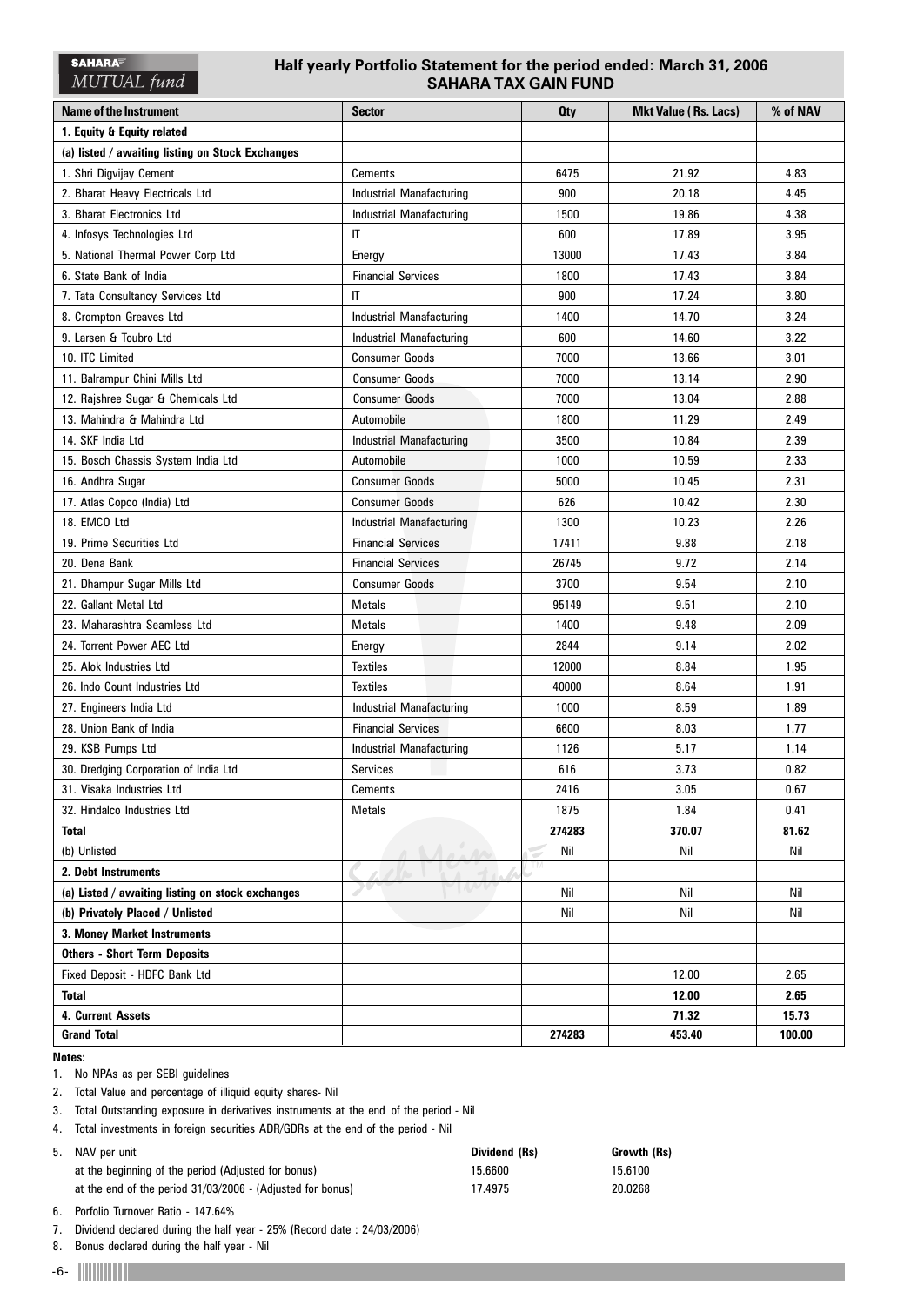# **Half yearly Portfolio Statement for the period ended: March 31, 2006 SAHARA MIDCAP FUND**

| <b>Name of the Instrument</b>                    | <b>Sector</b>                     | <b>Oty</b> | <b>Mkt Value (Rs. Lacs)</b> | % of NAV |
|--------------------------------------------------|-----------------------------------|------------|-----------------------------|----------|
| 1. Equity & Equity related                       |                                   |            |                             |          |
| (a) Listed / awaiting listing on Stock Exchanges |                                   |            |                             |          |
| 1. Cromption Greaves Ltd                         | <b>Industrial Manufacturing</b>   | 6900       | 72.45                       | 4.61     |
| 2. Shri Digvijay Cement                          | <b>Cement and Cement Products</b> | 20000      | 67.71                       | 4.31     |
| 3. Balrampur Chini Mills Ltd                     | <b>Consumer Goods</b>             | 35000      | 65.71                       | 4.18     |
| 4. Tata Investment Corporation Ltd               | <b>Financial Services</b>         | 15000      | 64.22                       | 4.09     |
| 5. EID Parry (India) Ltd                         | <b>Consumer Goods</b>             | 22000      | 62.98                       | 4.01     |
| 6. SKF India Ltd                                 | <b>Industrial Manufacturing</b>   | 20000      | 61.92                       | 3.94     |
| 7. Tata Infotech Ltd (now TCS)                   | $\mathsf{I}$                      | 2942       | 56.35                       | 3.59     |
| 8. Tata Tea Ltd                                  | <b>Consumer Goods</b>             | 6500       | 56.35                       | 3.58     |
| 9. Subros Limited                                | <b>Auto Anciliaries</b>           | 29564      | 48.77                       | 3.10     |
| 10. Rajshree Sugars & Chemicals Ltd              | <b>Consumer Goods</b>             | 25350      | 47.24                       | 3.01     |
| 11. KSB Pumps Ltd                                | <b>Industrial Manufacturing</b>   | 10000      | 45.96                       | 2.92     |
| 12. Union Bank of India                          | <b>Financial Services</b>         | 37726      | 45.87                       | 2.92     |
| 13. Century Textiles & Industries Ltd            | <b>Cement and Cement Products</b> | 10000      | 44.47                       | 2.83     |
| 14. Gallant Metal Ltd                            | <b>Metals</b>                     | 439148     | 43.91                       | 2.79     |
| 15. Indraprstha Gas                              | Energy                            | 30000      | 43.67                       | 2.78     |
| 16. Maharashtra Seamless Ltd                     | <b>Metals</b>                     | 6250       | 42.33                       | 2.69     |
| 17. Thermax Ltd                                  | Industrial Manufacturing          | 12500      | 38.92                       | 2.48     |
| 18. FCI OEN Connectors Ltd                       | <b>Industrial Manufacturing</b>   | 7000       | 35.99                       | 2.29     |
| 19. Atul Ltd                                     | Chemicals                         | 23192      | 33.85                       | 2.15     |
| 20. Mahindra Ugine Ltd                           | Metals                            | 25000      | 33.76                       | 2.15     |
| 21. Gujarat State Fertilisers Corp Ltd           | Energy                            | 20000      | 33.28                       | 2.12     |
| 22. Jyoti Structures Ltd                         | <b>Industrial Manufacturing</b>   | 6000       | 32.76                       | 2.08     |
| 23. Visaka Industries Ltd                        | <b>Cement and Cement Products</b> | 25444      | 32.12                       | 2.04     |
| 24. Manugraph India Ltd                          | <b>Industrial Manufacturing</b>   | 11000      | 29.58                       | 1.88     |
| 25. Sakthi Sugar Ltd                             | <b>Consumer Goods</b>             | 13110      | 29.16                       | 1.85     |
| 26. Gujarat Narmada Valley Fert Co Ltd           | <b>Fertilisers and Pestisides</b> | 25000      | 28.83                       | 1.83     |
| 27. Gruh Finance Ltd                             | <b>Financial Services</b>         | 27717      | 25.83                       | 1.64     |
| 28. S Kumars Nationwide Ltd                      | <b>Textiles</b>                   | 50000      | 25.80                       | 1.64     |
| 29. Gujarat Alkalies and Chemicals Ltd           | Chemicals                         | 15000      | 22.94                       | 1.46     |
| 30. Torrent Power AEC Ltd                        | Energy                            | 6785       | 21.80                       | 1.39     |
| 31. Voltas Ltd                                   | <b>Consumer Goods</b>             | 2000       | 20.23                       | 1.29     |
| 32. Finolex Industries Ltd                       | Chemicals                         | 22775      | 15.83                       | 1.01     |
| 33. Raymond Ltd                                  | Textiles                          | 10000      | 5.76                        | 0.37     |
| 34. Gujarat State Petronet Ltd                   | Energy                            | 3966       | 1.46                        | 0.09     |
| <b>Total</b>                                     |                                   | 1022869    | 1337.80                     | 85.11    |
| (b) Unlisted                                     |                                   | Nil        | Nil                         | Nil      |
| 2. Debt Instruments                              |                                   |            |                             |          |
| (a) Listed / awaiting listing on stock exchanges |                                   | Nil        | Nil                         | Nil      |
| (b) Privately Placed / Unlisted                  |                                   | Nil        | Nil                         | Nil      |
| 3. Money Market Instruments                      |                                   |            |                             |          |
| <b>Certificate of Deposit</b>                    |                                   |            |                             |          |
| State Bank of Tranvancore CD mat 12/09/06        |                                   | 22000      | 21.29                       | 1.35     |
| 4. Others - Short Term Deposits                  |                                   |            |                             |          |
| Fixed Deposit - HDFC Bank Ltd                    |                                   |            | 64.00                       | 4.07     |
| <b>Total</b>                                     |                                   |            | 85.29                       | 5.43     |
| 5. Current Assets                                |                                   |            | 148.79                      | 9.47     |
| <b>Grand Total</b>                               |                                   | 1044869    | 1571.87                     | 100.00   |

**Notes:**

1. No NPAs as per SEBI guidelines

2. Total Value and percentage of illiquid equity shares- Nil

3. Total Outstanding exposure in derivatives instruments at the end of the period - Nil

4. Total investments in foreign securities ADR/GDRs at the end of the period - Nil

| 5. NAV per unit                                       | Dividend(Rs) | Growth (Rs) | <b>Growth Autopayout(Rs)</b> | <b>Bonus(Rs)</b> |
|-------------------------------------------------------|--------------|-------------|------------------------------|------------------|
| at the beginning of the period                        | 12.5192      | 14.0243     | 14.0243                      | 14.0243          |
| at the end of the period 31/03/2006                   | 15.6846      | 17.5700     | 17.57                        | 17.57            |
| <b>Dortfolio Turnovar Patio (Aboolute) : 104 7296</b> |              |             |                              |                  |

6. Portfolio Turnover Ratio (Absolute) : 104.73%

7. Dividend declared during the half year- Nil

8. Bonus declared during the half year - Nil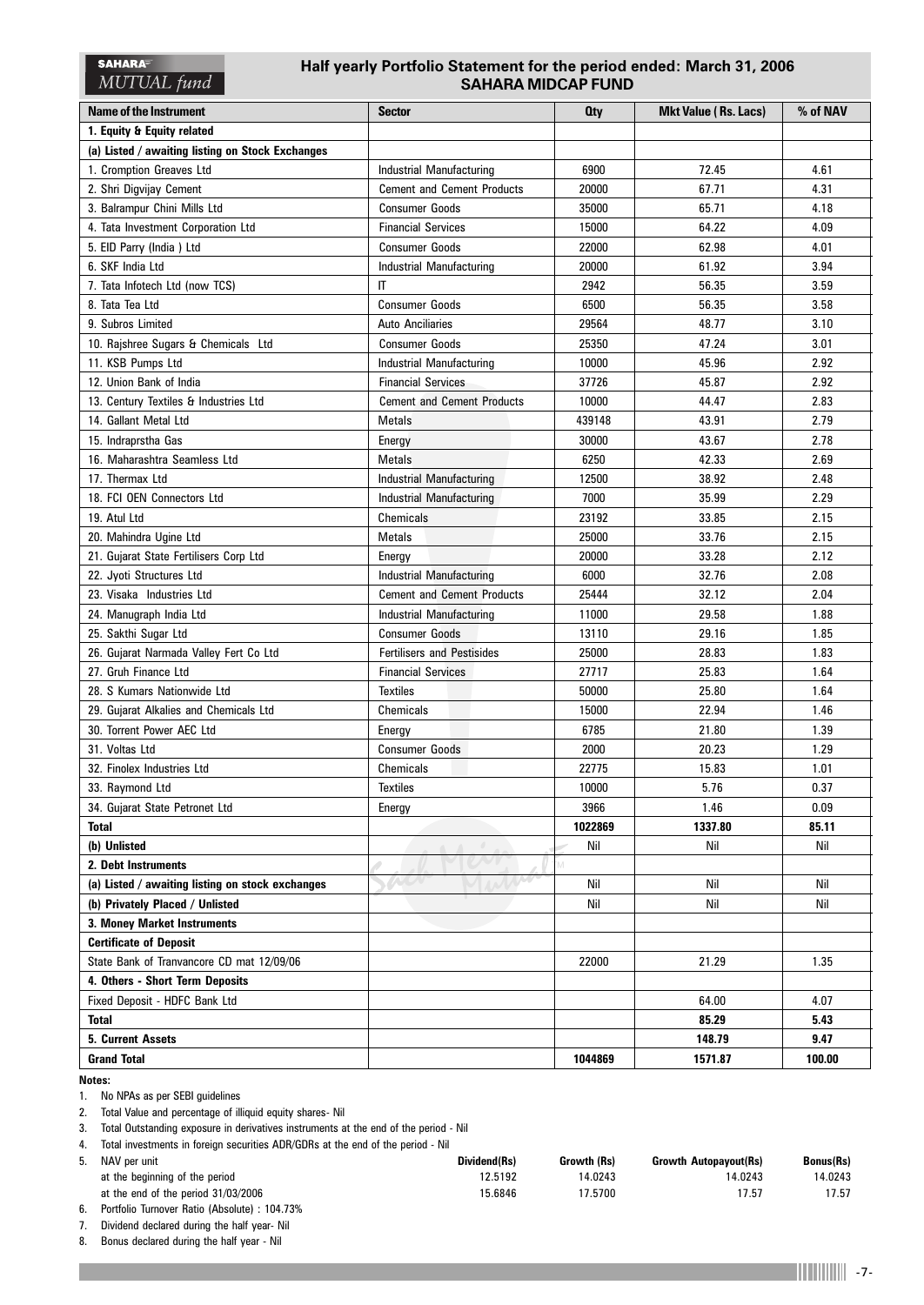# **Half yearly Portfolio Statement for the period ended: March 31, 2006 SAHARA WEALTH PLUS FUND**

| <b>Name of the Instrument</b>                    | <b>Sector</b>                  | <b>Qty</b> | <b>Mkt Value (Rs. Lacs)</b> | % of NAV |
|--------------------------------------------------|--------------------------------|------------|-----------------------------|----------|
| 1. Equity & Equity related                       |                                |            |                             |          |
| (a) Listed / awaiting listing on Stock Exchanges |                                |            |                             |          |
| 1. Infosys Technologies Ltd                      | IT                             | 10000      | 298.14                      | 5.02     |
| 2. Bharat Electronics Ltd                        | <b>Industrial Manuacturing</b> | 20334      | 269.25                      | 4.53     |
| 3. Tata Infotech Ltd (now TCS)                   | $\mathsf{I}$                   | 13700      | 262.42                      | 4.42     |
| 4. Crompton Greaves Ltd                          | <b>Industrial Manuacturing</b> | 24000      | 251.99                      | 4.24     |
| 5. Bharat Heavy Electrical Ltd                   | <b>Industrial Manuacturing</b> | 11000      | 246.61                      | 4.15     |
| 6. Tata Investment Corporation Ltd               | <b>Financial Services</b>      | 55222      | 236.41                      | 3.98     |
| 7. Oil & Natural Gas Corp Ltd                    | Energy                         | 18000      | 236.04                      | 3.98     |
| 8. State Bank of India                           | <b>Financial Services</b>      | 24200      | 234.38                      | 3.95     |
| 9. Larsen & Toubro Lts                           | <b>Industrial Manuacturing</b> | 9500       | 231.11                      | 3.89     |
| 10. Mahindra & Mahindra Ltd                      | Automobiles                    | 35000      | 219.47                      | 3.70     |
| 11. ITC Ltd                                      | <b>Consumer Goods</b>          | 100000     | 195.15                      | 3.29     |
| 12. Smithilne Glaxo Ltd                          | Pharma                         | 13223      | 192.04                      | 3.23     |
| 13. Balrampur Chini Mills Ltd                    | <b>Consumer Goods</b>          | 100000     | 187.75                      | 3.16     |
| 14. Thermax Ltd                                  | Industrial Manuacturing        | 57135      | 177.89                      | 3.00     |
| 15. Siemens Ltd                                  | <b>Industrial Manuacturing</b> | 3000       | 170.24                      | 2.87     |
| 16. KSB Pumps                                    | <b>Industrial Manuacturing</b> | 36401      | 167.28                      | 2.82     |
| 17. Jai Prakash Associates Ltd                   | Construction                   | 32600      | 152.94                      | 2.58     |
| 18. Tata Tea Ltd                                 | <b>Consumer Goods</b>          | 17500      | 151.71                      | 2.55     |
| 19. Hikal Ltd                                    | Chemicals                      | 20248      | 121.94                      | 2.05     |
| 20. Union Bank of India                          | <b>Financial Services</b>      | 97037      | 118.00                      | 1.99     |
| 21. HDFC Bank Ltd                                | <b>Financial Services</b>      | 15000      | 116.14                      | 1.96     |
| 22. SKF Ltd                                      | <b>Industrial Manuacturing</b> | 37193      | 115.15                      | 1.94     |
| 23. EMCO Ltd                                     | <b>Industrial Manuacturing</b> | 14334      | 112.76                      | 1.90     |
| 24. ICICI Bank Ltd                               | <b>Financial Services</b>      | 15000      | 88.36                       | 1.49     |
| 25. Helios & Matherson Information Tech          | IT                             | 40000      | 81.58                       | 1.37     |
| 26. Glaxosmithline Consumer Healthcare           | Pharma                         | 12117      | 78.99                       | 1.33     |
| 27. Andhra Bank Ltd                              | <b>Financial Services</b>      | 75000      | 60.56                       | 1.02     |
| 28. Raymond Ltd                                  | <b>Textiles</b>                | 10000      | 51.76                       | 0.87     |
| 29. KCP Sugasr & Agrecu Research Farms           | <b>Consumer Goods</b>          | 66459      | 49.74                       | 0.84     |
| 30. Rajshree Sugars & Chemicals Ltd              | <b>Consumer Goods</b>          | 19236      | 35.85                       | 0.60     |
| 31. SUN Pharmaceuticals Industries Ltd           | Pharma                         | 3265       | 28.06                       | 0.47     |
| 32. Hindalco Industries Ltd                      | Metals                         | 25000      | 24.51                       | 0.41     |
| 33. HDFC Ltd                                     | <b>Financial Services</b>      | 1156       | 15.45                       | 0.26     |
| <b>Total</b>                                     |                                | 1031860    | 4979.69                     | 83.86    |
| (b) Unlisted                                     |                                | Nil        | Nil                         | Nil      |
| 2. Debt Instruments                              |                                | TM         |                             |          |
| (a) Listed / awaiting listing on stock exchanges |                                | Nil        | Nil                         | Nil      |
| (b) Privately Placed / Unlisted                  |                                | Nil        | Nil                         | Nil      |
| 3. Money Market Instruments                      |                                |            |                             |          |
| <b>Certificate of Deposit</b>                    |                                |            |                             |          |
| 1. ABN AMRO Bank CD- mat 24/10/06                |                                | 44000      | 42.54                       | 0.72     |
| 2. State Bank Of Tranvancore - CD mat 12/09/06   |                                | 296000     | 286.92                      | 4.83     |
| <b>Total</b>                                     |                                | 340000     | 329.46                      | 5.55     |
| 4. Current Assets                                |                                |            | 628.90                      | 10.59    |
| <b>Grand Total</b>                               |                                | 1371860    | 5938.05                     | 100.00   |

**Notes:**

1. No NPAs as per SEBI guidelines

2. Total Value and percentage of illiquid equity shares- Nil

3. Total Outstanding exposure in derivatives instruments at the end of the period - Nil

4. Total investments in foreign securities ADR/GDRs at the end of the period - Nil 5. NAV per unit **FPO -Div (Rs) FPO - Gr (Rs) VPO -Div (Rs) VPO - Gr (Rs)** at the beginning of the period 10.7288 10.7288 10.7288 10.7340 10.7340 10.7340 at the end of the period 31/03/2006 13.7738 13.7738 13.8212 13.8212

6. Porfolio Turnover Ratio (Absolute) : 166.35%

7. Dividend declared during the half year - Nil 8. Bonus declared during the half year - Nil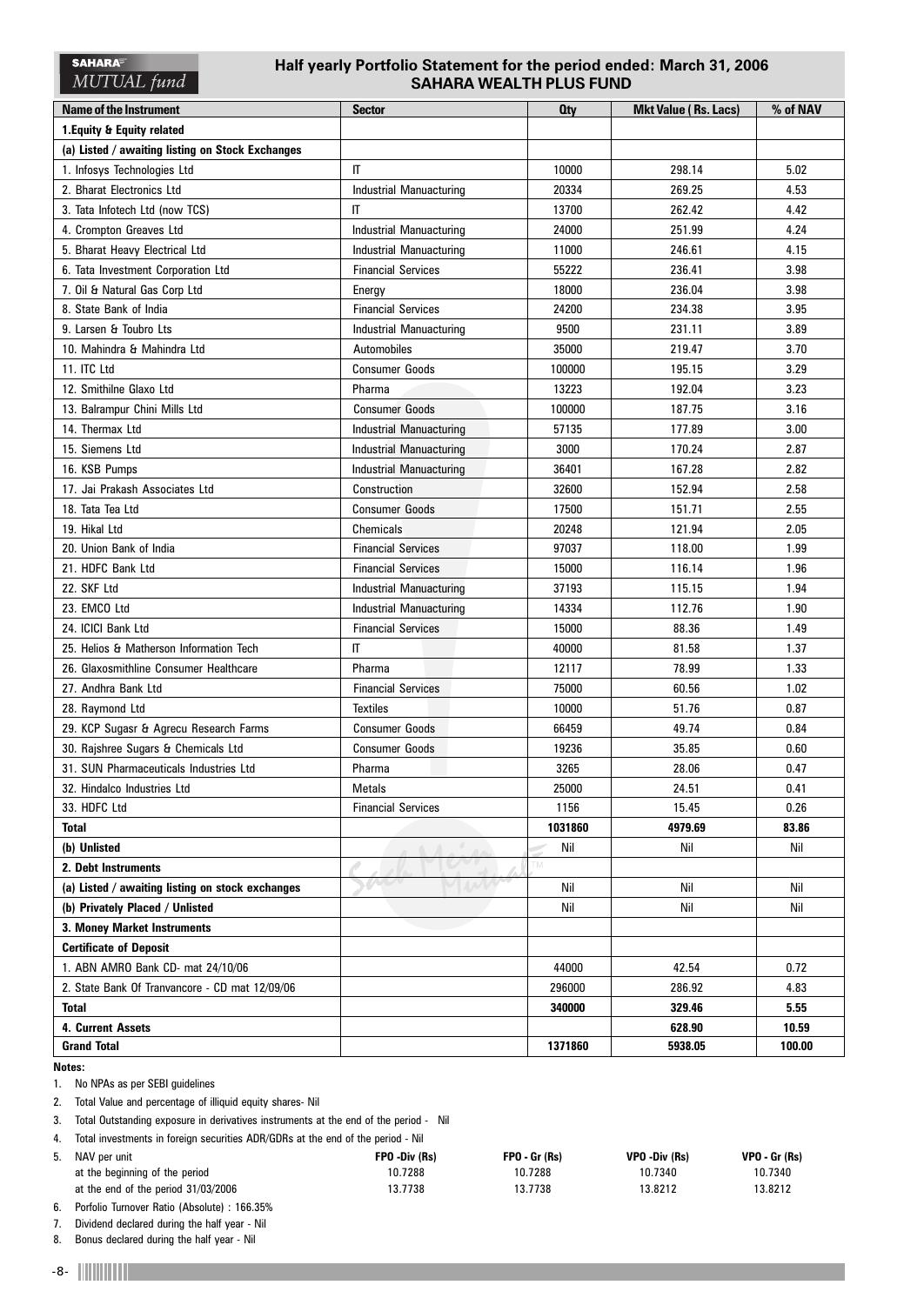# **ADDENDUM TO OFFER DOCUMENTS**

### **1) Change in the registered office of Sahara Asset Management Company Private Limited**

The Registered Office of the Asset Management Company has changed from the State of Tamil Nadu to the State of Maharashtra w.e.f July 1, 2005. The address has changed from

| Old Address                                        | New address                                                              |
|----------------------------------------------------|--------------------------------------------------------------------------|
| Sahara Asset Management Company Private Limited    | Sahara Asset Management Company Private Limited                          |
| Units A & B, 8th Floor, Riaz Garden, No 29,        | 12th Floor, Express Towers, Nariman Point, Mumbai - 400021, Maharashtra. |
| Kodambakkam High Road Chennai -600034. Tamil Nadu. |                                                                          |

**2) Sahara Midcap Fund: Introduction of new Benchmark Index S & P CNX 500 w.e.f 1/8/2005.**

CNX Midcap 200 Index was discontinued by NSE w.e.f 18/7/2005. A new Index CNX Midcap was introduced by NSE w.e.f.18/7/2005. The new index had an upward adjustment of 3.86%. This new index has 100 stocks. The capitalization of the lowest market cap stock index was Rs.960 crores as on 18/7/2005 and hence cannot be termed as true representative. For the purpose of calculation of returns with respect to 29/7/2005, level of new index (CNX Midcap Index) was taken. The Board of Trustees has since approved the change in the benchmark index to S & P CNX 500 Index w.e.f August 1, 2005.

### 3) **(i) Sahara Tax Gain Fund : Bonus declaration**

The Board of Trustees have approved the declaration of Bonus units under Sahara Tax Gain Fund in the proportion of 7:1 i.e. seven new units for every one unit held in Growth option and in the proportion of 3:1 i.e. three new units for every one unit held in Dividend option to those unit holders who are on the register of members as on 29th August, 2005, being the record date fixed for the purpose. The units will be pari-passu with the original units. Bonus units so issued will be credited to the unit holders account in the respective plans/option.

# **(ii) Sahara Tax Gain Fund : Load Structure**

| <b>Present Provision</b> | <b>Revised Provision</b>                                                                                                          |
|--------------------------|-----------------------------------------------------------------------------------------------------------------------------------|
| Entry Load: 2%           | Entry Load: 2%                                                                                                                    |
| Exit Load: Nil           | Exit Load: Nil                                                                                                                    |
|                          | Entry Load for SIP / STP Investments into Sahara Tax Gain Fund: Nil                                                               |
|                          | Exit load: Normal entry load would be charged as Exit Load if redeemed within 12 months for the date of such SIP/STP investments. |

All other terms and conditions of the scheme/s, remain unchanged. This addendum forms an integral part of the Offer Documents / Key Information Memorandum cum Application Form of the scheme/s of Sahara Mutual Fund as amended from time to time.

By order of the Board For Sahara Asset Management Company Private Limited Sd/- Place : Mumbai Rajiv Shastri . And a share in the state of the state of the state of the state of the state of the state of the state of the state of the state of the state of the state of the state of the state of the sta

Date : August 23, 2005 Chief Executive Officer

# **ADDENDUM TO OFFER DOCUMENT OF SAHARA LIQUID FUND**

### **The Board of Trustees have approved the following changes under Sahara Liquid Fund:**

**A. Introduction of Variable Pricing Option:** Sahara Liquid Fund will now be available with Variable Pricing Option wherein the AMC fees under Sahara Liquid Fund will be linked to its performance on a daily basis. Sahara Liquid Fund will now have the following options: **(a) Fixed Pricing Option** (i) Dividend Re-Investment Option (ii) Growth Option. **(b)Variable Pricing Option** (i) Dividend Re-Investment Option (ii) Growth Option. A brief example on Variable Pricing option is outlined for the benefit of the unit holders / prospective investors.

Considering: Reference Rate (MIBOR) : 5.10

|                  | Where $NPR <$ Reference<br>Point (i.e when NPR<br>is negative) $(i)$ | Where $NPR =$<br>Reference<br>Point (ii) | Where $NPR$ ><br>Reference<br>Point (iii) | Where $NPR$ ><br>Reference<br>Point (iv) | Where $NPR >$ Reference Point plus 10%<br>of Reference Point. (v)<br>IMA fees = (0.10 plus additional IMA fees<br>of 1 basis points would be charged for<br>every 10 basis points of out performance<br>as mentioned above.) |
|------------------|----------------------------------------------------------------------|------------------------------------------|-------------------------------------------|------------------------------------------|------------------------------------------------------------------------------------------------------------------------------------------------------------------------------------------------------------------------------|
| <b>GPR</b>       | 5.25                                                                 | 5.35                                     | 5.40                                      | 5.46                                     | 5.49<br>5.96<br>6.06                                                                                                                                                                                                         |
| Scheme Recurring |                                                                      |                                          |                                           |                                          |                                                                                                                                                                                                                              |
| Expenses         | 0.25                                                                 | 0.25                                     | 0.25                                      | 0.25                                     | 0.25<br>0.25<br>0.25                                                                                                                                                                                                         |
| <b>NPR</b>       | 5.00                                                                 | 5.10                                     | 5.15                                      | 5.21                                     | 5.24<br>5.71<br>5.81                                                                                                                                                                                                         |
| <b>IMA</b> fee   | Nil                                                                  | <b>Nil</b>                               | 0.05                                      | 0.10                                     | 0.10<br>0.11<br>0.12                                                                                                                                                                                                         |
| <b>IR</b>        | 5.00                                                                 | 5.10                                     | 5.10                                      | 5.11                                     | 5.69<br>5.14<br>5.60                                                                                                                                                                                                         |

GPR= Gross Portfolio Return, NPR = Net Portfolio Return, IMA fee= Investment Management Advisory fee IR= Investor Return.

(Currently, the AMC intends to have, overall recurring expenses at 0.35% with an Investment Management and Advisory Fee (IMA) of 0.10% under the scheme.).As is evident from the above example, IMA fees will be chargeable to the extent of the out performance or the maximum permissible, whichever is lower.

**B. Change in face value of units:** There is a change in the face value of units under Sahara Liquid Fund from Rs.10/- per unit to Rs.1000/- per unit w.e.f October 27th, 2005. The units under Sahara Liquid Fund ( for both Fixed Pricing Option and Variable Pricing Option) would be available for subscription at Applicable NAV based on a face value of Rs.1000/- per unit for transaction date 27th October, 2005 .

**C. Declaration of "Saturday" as non-business day for Sahara Liquid Fund :** The Trustees of Sahara Mutual Fund have declared that w.e.f " October 22nd, 2005 " all Saturdays shall be a non-business day in respect of Sahara Liquid Fund until further notice.

In case of valid redemption requests received in respect of Sahara Liquid Fund after 10.00 a.m on a Friday or the immediately preceding Business day (in case Friday is a non-business Day) the Redemption pay-outs will be effected by the Mutual Fund on the following Monday or the next business day (in case Monday is a non-business day).

Further , the applicability of Net Asset Value (NAV) for purchase/ redemption/switch transactions in respect of the above said scheme will continue to be in accordance with the SEBI circular IMD/CIR No.8/5611/2004 dated March 19, 2004 read with SEBI circular IMD/Cir No.9/6016/2004 dated March 25, 2004.

A separate communication will be sent to all existing unit holders under the scheme.

All other terms and conditions of the scheme remain unchanged. This addendum forms an integral part of the Offer Document/Key Information Memorandum cum Application Form issued under Sahara Liquid Fund as amended from time to time.

By order of the Board For Sahara Asset Management Company Private Limited Sd/- Place : Mumbai Rajiv Shastri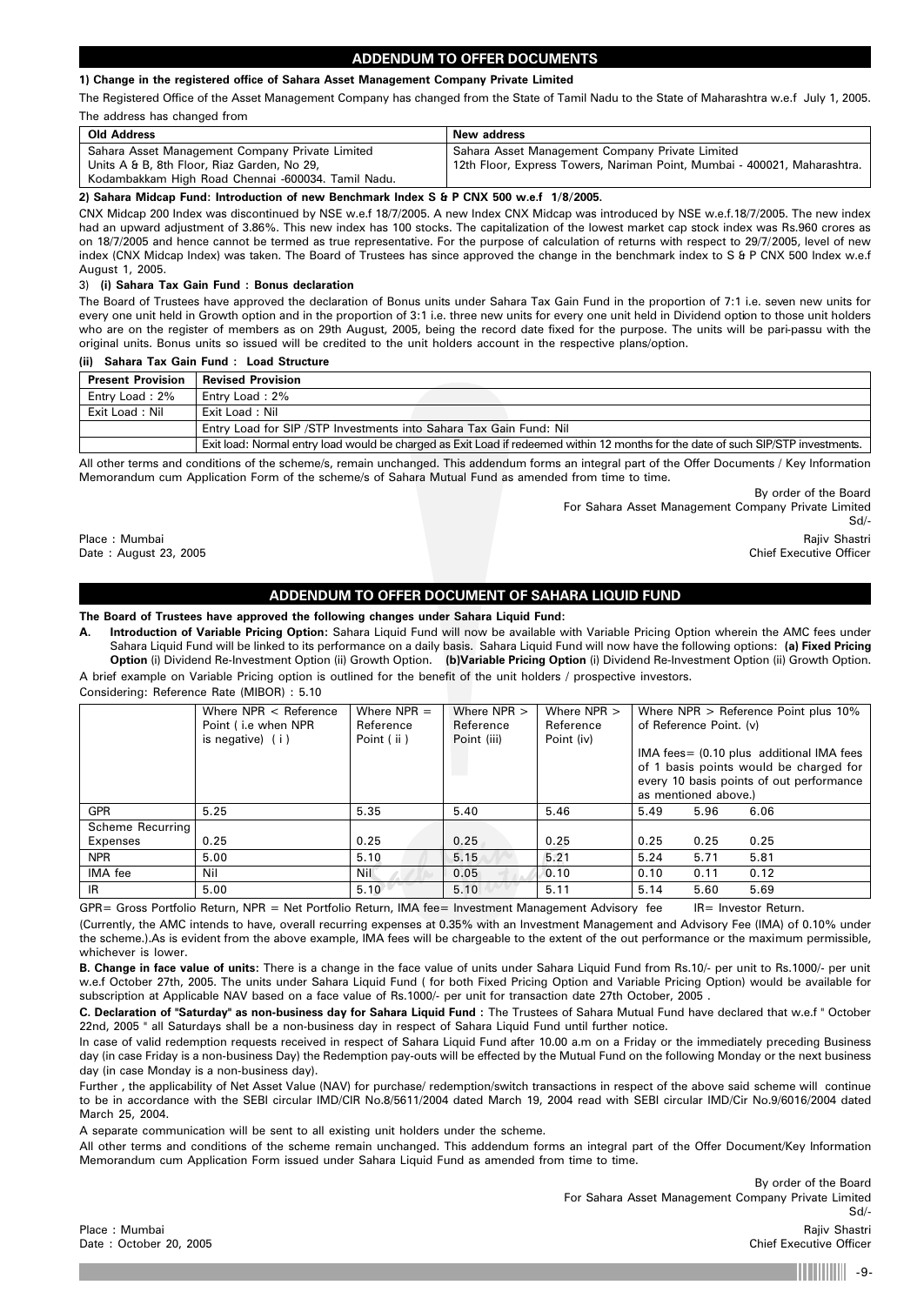# **ADDENDUM TO OFFER DOCUMENTS OF SAHARA MUTUAL FUND**

The Board of Trustees has approved the changes under the scheme/s. 1) Sahara Liquid Fund: Introduction of Weekly Dividend / Monthly Dividend options on prospective basis w.e.f 27/10/2005 or at a later date as may be decided by the AMC.

| <b>Existing Provision</b>                          | <b>Revised Provision</b>                             |
|----------------------------------------------------|------------------------------------------------------|
| <b>Fixed Pricing Option</b>                        | <b>Fixed Pricing Option</b>                          |
| (a) Dividend Re-investment Option (Daily Dividend) | (a) (i) Dividend Re-investment Option                |
|                                                    | Daily Dividend / Weekly Dividend / Monthly Dividend  |
|                                                    | (ii) Payout - Monthly Dividend                       |
| (b) Growth Option                                  | (b) Growth Option                                    |
| Variable Pricing Option( w.e.f 27/10/05)           | <b>Variable Pricing Option</b>                       |
| (a) Dividend Re-investment Option (Daily Dividend) | (a) (i) Dividend Re-investment Option                |
|                                                    | Daily Dividend / Weekly Dividend / Monthly Dividend. |
|                                                    | (ii) Payout - Monthly Dividend                       |
| (b) Growth Option                                  | (b) Growth Option                                    |

Under Weekly Dividend Option, the dividend is proposed to be declared every Thursday. Under Monthly Dividend Option, the dividend is proposed to be declared on the last Thursday of the month. Under Monthly Payout Option, dividends below Rs.1000/- will be compulsorily re-invested. The default option would be Fixed Pricing Option - Dividend Re-investment (Daily Dividend).

In case, Thursday is a non-business day, the dividend will be effected by the Mutual Fund on the next business day.

The declaration of dividend (subject to deduction of tax, if any) would be subject to availability of distributable profits under the scheme, as computed<br>in accordance with SEBI (Mutual Funds) Regulations, 1996. The Truste

2) Change in Key Personnel and Fund Manager:

Subsequent to the resignation of Mr V. Sriram, Head, Fixed Income and Fund Manager to Sahara Gilt Fund, Sahara Income Fund and Sahara Short<br>Term Plan, from the services of Sahara Asset Management Company Private Limited wi

This addendum forms an integral part of the Offer Document / Key Information Memorandum cum Application form issued under all schemes of Sahara Mutual Fund as amended from time to time.

By order of the Board For Sahara Asset Management Company Private Limited Sd/-

Place : Mumbai Rajiv Shastri Date : October 20, 2005 Chief Executive Officer

# **ADDENDUM TO OFFER DOCUMENTS**

| <b>Despatch of Statement of Account</b>                                                                                                                                                                                                                                                                                                                                                                                                                                                         |                                                                                                                                                                                                                                                                                                                                                                                                                                                                                                                                                                                                                         |
|-------------------------------------------------------------------------------------------------------------------------------------------------------------------------------------------------------------------------------------------------------------------------------------------------------------------------------------------------------------------------------------------------------------------------------------------------------------------------------------------------|-------------------------------------------------------------------------------------------------------------------------------------------------------------------------------------------------------------------------------------------------------------------------------------------------------------------------------------------------------------------------------------------------------------------------------------------------------------------------------------------------------------------------------------------------------------------------------------------------------------------------|
| <b>Existing Provision</b>                                                                                                                                                                                                                                                                                                                                                                                                                                                                       | <b>Revised Provision</b>                                                                                                                                                                                                                                                                                                                                                                                                                                                                                                                                                                                                |
| Account Statement: An Account Statement, reflecting the number<br>of units allotted, will be dispatched by mail to the unit holder by<br>ordinary post after every financial transaction is effected. The<br>Account Statement shall not be construed as a proof of title and<br>is only a computer-generated statement indicating the details of<br>transactions under the scheme and is a non-transferable<br>document. The Account Statement will be issued in lieu of<br>Unit Certificates. | Account Statement: An Account Statement, reflecting the number of units<br>allotted, will be dispatched by mail to the unit holder by ordinary post once<br>every quarter or on receipt of request from the unit holders in an open-<br>ended scheme or at such lesser frequency as may be decided by the AMC<br>from time to time. The Account Statement shall not be construed as a<br>proof of title and is only a computer-generated statement indicating the<br>details of transactions under the scheme and is a non-transferable document.<br>The Account Statement will be issued in lieu of Unit Certificates. |
|                                                                                                                                                                                                                                                                                                                                                                                                                                                                                                 | $\mathcal{L} = \mathcal{L} \times \mathcal{L} = \mathcal{L} \times \mathcal{L} = \mathcal{L} \times \mathcal{L} = \mathcal{L} \times \mathcal{L} = \mathcal{L} \times \mathcal{L} = \mathcal{L} \times \mathcal{L} = \mathcal{L} \times \mathcal{L} = \mathcal{L} \times \mathcal{L} = \mathcal{L} \times \mathcal{L} = \mathcal{L} \times \mathcal{L} = \mathcal{L} \times \mathcal{L} = \mathcal{L} \times \mathcal{L} = \mathcal{L} \times \mathcal{L} = \mathcal{L} \times \mathcal{L} = \mathcal$                                                                                                                  |

The aforesaid change will be applicable on a prospective basis on or after 16th December, 2005 in respect of all existing schemes of Sahara Mutual Fund. The Trustees reserve the right to change / modify the frequency of dispatch of the Statement of Accounts at a later date, on a prospective basis. This addendum forms an integral part of the Offer Document/ Key Information Memorandum of Sahara Mutual Fund as amended from time to time. All other terms and conditions for the schemes remain unchanged.

# Place : Mumbai Rajiv Shastri ) and the state of the state of the state of the state of the state of the state of the state of the state of the state of the state of the state of the state of the state of the state of the s

By order of the Board For Sahara Asset Management Company Private Limited Sd/-

Date : December 14, 2005 Chief Executive Officer

| <b>ADDENDUM TO OFFER DOCUMENTS</b> |                                                          |                                                                                                                        |                               |                                                                                           |  |
|------------------------------------|----------------------------------------------------------|------------------------------------------------------------------------------------------------------------------------|-------------------------------|-------------------------------------------------------------------------------------------|--|
| Scheme                             | <b>Existing Load Structure</b>                           |                                                                                                                        | <b>Revised Load Structure</b> |                                                                                           |  |
|                                    | <b>Entry Load</b>                                        | <b>Exit Load</b>                                                                                                       | <b>Entry Load</b>             | <b>Exit Load</b>                                                                          |  |
| Sahara Growth                      | for $\le$ Rs.25 lacs : 2.00%                             | Nil                                                                                                                    | for $\le$ Rs.1 crore: 2.25%   | Nil                                                                                       |  |
| Fund                               | for $>=$ Rs.25 lacs and<br>$<$ Rs.1 crore :1.50%         |                                                                                                                        | for $>=$ Rs. 1 crore: Nil     |                                                                                           |  |
|                                    | for $>$ = 1 crore: Nil                                   |                                                                                                                        |                               |                                                                                           |  |
| Sahara Midcap                      | for $\le$ Rs.25 lacs : 2.25%                             | Nil                                                                                                                    | for $\le$ Rs.1 crore: 2.25%   | Nil                                                                                       |  |
| Fund                               | for $>=$ Rs.25 lacs and<br>$<$ Rs.1 crore :1.75%         |                                                                                                                        | for $>=$ Rs. 1 crore: Nil     |                                                                                           |  |
|                                    | for $>$ = 1 crore: Nil                                   |                                                                                                                        |                               |                                                                                           |  |
| Sahara Wealth                      | for $\le$ = 1 crore: 2.25%                               | for $>$ Rs. 5 crore and redeemed $ $ for $<$ Rs.1 crore: 2.25%                                                         |                               | Nil                                                                                       |  |
| Plus Fund                          | for $>$ Rs.1 crore and<br>$\epsilon$ = Rs.5 crore :1.75% | before 3 months: CDSC;1%                                                                                               | for $>=$ Rs. 1 crore: Nil     |                                                                                           |  |
|                                    | for $>$ Rs. 5 crore: Nil                                 |                                                                                                                        |                               |                                                                                           |  |
| Sahara Tax<br>Gain Fund            | 2.00%                                                    | Nil                                                                                                                    | 2.25%                         | Nil                                                                                       |  |
| Sahara Income<br>Fund              | Nil                                                      | $for <$ Rs.10 lacs and redeemed<br>within 6 months: $0.50\%$<br>for $>=$ Rs. 10 lacs : Nil                             | Nil                           | for $\leq$ Rs.10 lacs:<br>0.50% : if redeemed within 6 months<br>for $>$ Rs.10 lacs : Nil |  |
| Sahara Gilt                        | Nil                                                      | $<$ Rs.10 lakhs: 0.50% if                                                                                              |                               | for $<$ Rs. 5 crore :                                                                     |  |
| Fund                               |                                                          | redeemed within 6 months                                                                                               | Nil                           | 1.00% if redeemed within 1 year                                                           |  |
|                                    |                                                          | $\Rightarrow$ Rs. 10 lacs and $\le$ Rs. 5 crore<br>: 1.25% if redeemed within<br>1 year; $\epsilon$ > Rs. 5 crore :Nil |                               | for $\Rightarrow$ Rs. 5 crore : Nil                                                       |  |

Under Sahara Tax Gain Fund, Sahara Growth Fund, Sahara Midcap Fund and Sahara Wealth Plus Fund for SIP and STP investments, Entry load : Nil, Exit load : Normal entry load will be charged as exit load, if redeemed within one year from the date of allotment. The aforesaid change is applicable<br>in respect of all existing schemes of Sahara Mutual Fund from February of the Statement of Account at the later date on prospective basis.

This addendum forms an integral part of the Offer Document/ Key Information Memorandum/Application forms of the schemes of Sahara Mutual Fund as amended from time to time. All other terms and conditions for the scheme remain unchanged.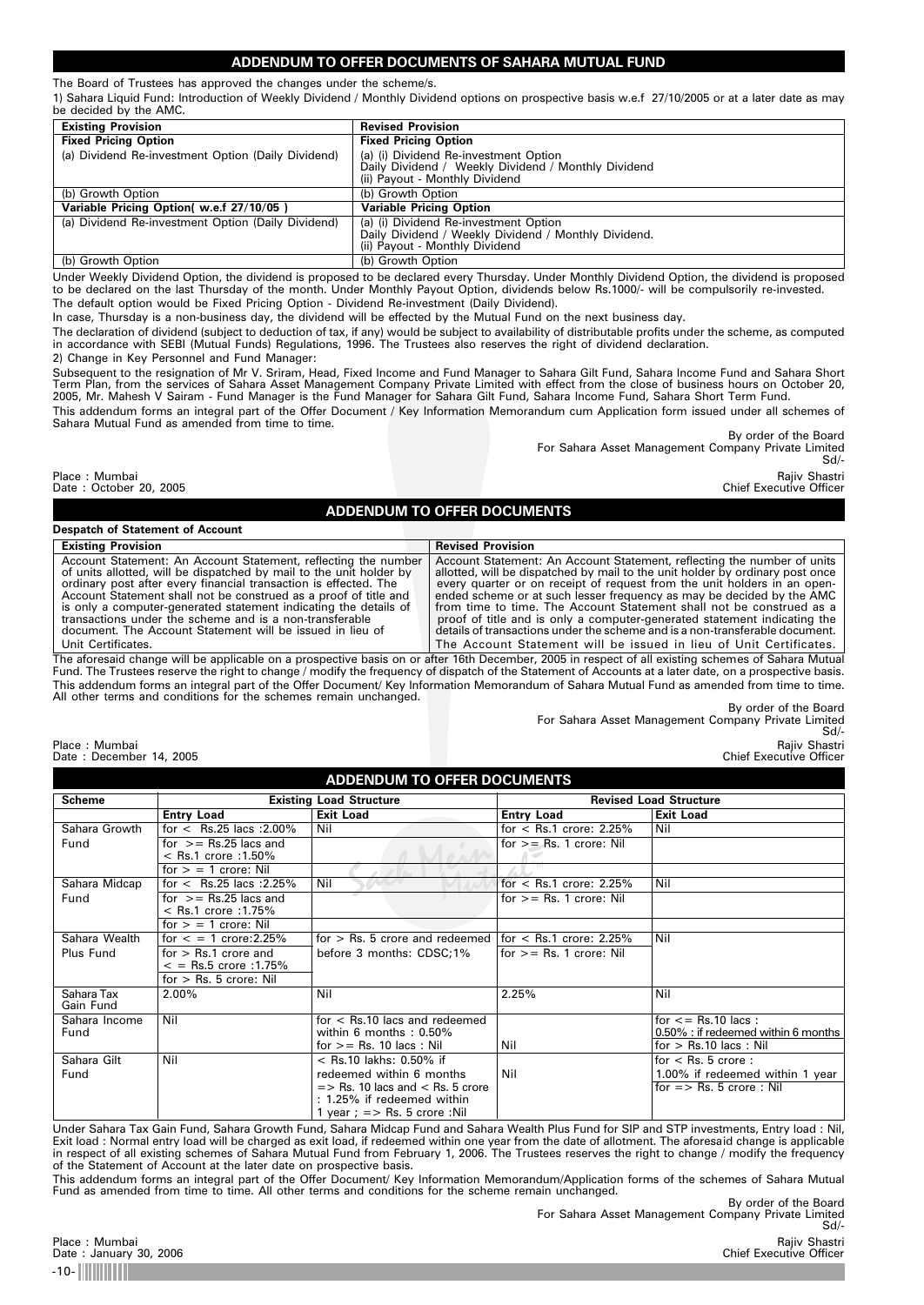# **SAHARA MUTUAL FUND INVESTOR SERVICE CENTRES**

**AHMEDABAD** : No. 303, 3rd Floor, Sakar V, Behind Natraj Theatre, Ashram Road, Ahmedabad - 380009. Ph: 079-32942935. **BANGALORE** : S-622, Manipal Centre, 47, Dickenson Road, Bangalore - 560042. Ph: 080-32928532. **BHUBANESHWAR** : C/o Sahara India Pariwar, Plot No - B61-A&B, Rupali Square, Shahid Nagar, Bhubaneswar - 751007. Ph: 0674-3257998. **CHANDIGARH** : 3rd Floor, Sco No. 154-155, Sector - 17C, Deepak Towers, Chandigarh - 160017. Ph: 0172-3244010. **CHENNAI** : Units A& B, 8th Floor, Riaz Garden 29, Kodambakkam High Road, Chennai - 600034. Ph : 044-32979232. **COIMBATORE** : Gowtham Arcade, 3rd Floor, 208, T V Swami Road(East), R S Puram, Coimbatore - 641002. Ph: 0422-3296379. **HYDERABAD** : Sahara Manzil, 2nd Floor, Opp Secretariat, Basheerbagh, Hyderabad. Ph: 040-32936958. **INDORE** : Municipal Bldg. No - 581, M G Road, Bansi Trade Centre, Indore - 452002. Ph: 0731-3255735. **JAIPUR** : Off No - 322, 3rd Floor, Ganpati Plaza, M I Road, Jaipur - 302 001. Ph: 0141 3269923. **KOLKATA** : Block D, Lords Ground Floor, 7/1 Lord Sinha Road, Kolkata - 700071. Ph: 033-32977674. **LUCKNOW** : Off No - 8, Ground Floor, Saran Chamber - 1, V Park Road, Lucknow - 01. Ph: 0522-3242899. **MUMBAI** : Express Towers, 12th Floor, Nariman Point, Mumbai - 400021. Ph: 022-32424005/06. **NEW DELHI** : F -56, Himalaya House, 5th Floor, 23, K G Marg, New Delhi - 110001. Ph: 011-32548363. **PANAJI** : Office No 109, 1st Floor, Gurudatta Apartment, Mg Road, Panaji, Goa - 403001. Ph- 0832-3251643. PATNA : C/o Sahara India Pariwar, Sahara India Vihar, Boring Road Chauraha, Boring Road, Patna - 800001. Ph: 0612-3255280. **PUNE** : Office No. 71, Shrinath Plaza, Off F.C. Road, Dyaneshwar Padoka Chowk, Shivaji Nagar, Pune - 411005. Ph: 020-32934114.

# **Any correspondence in respect of Sahara Mutual Fund schemes may be addressed to the registrar at the below mentioned address : Registrar**: **COMPUTER AGE MANAGEMENT SERVICES PVT. LTD. (CAMS)**

**(Unit : Sahara Mutual Fund)**

A&B Lakshmi Bhawan, 609, Anna Salai, Chennai - 600 006, India.

Tel: (044) 2852 1839 Fax : (044) 28295403. Toll Free : 1600 - 425 - 22 - 67. E-mail : enq\_r@camsonline.com

**Scheme classification & Objective:** Sahara Gilt Fund is an open ended gilt scheme investing 100% in Central/State government securities with a view to generate credit risk free returns and thus provide medium to long term capital gains & income distribution. Sahara Short Term Plan (a plan within Sahara Income Fund) is an open ended income scheme with an investment objective in consonance with the investment objective of Sahara Income Fund, however the specific objective is to generate returns that would endeavor to generate returns in line with Mibor linked short term papers with daily call/put option through investment in Debt & Debt Related Instruments (including Money Market Instruments) with residual maturity of upto two years (likely around 50%) and Debt & Debt Related Instruments with residual maturity of beyond two years (likely around 50%). Sahara Income Fund is an open-ended income scheme with a primary objective to generate regular income and secondary objective of capital growth through investment in debt instruments (likely around 80%) and money market and related securities (likely around 20%). Sahara Liquid Fund is an open ended liquid scheme with an investment objective to provide high liquidity and reasonable returns to unit holders from a portfolio of good quality debt and related instruments (likely around 30%) & Money Market Instruments (around 70%) Sahara Growth Fund is an open-ended scheme with an investment objective to achieve capital appreciation by investing in equity & equity related instruments (likely around 80%) and debt & money market instruments (likely around 20%). Sahara Tax Gain Fund is an open ended equity linked savings scheme with an objective to provide immediate tax relief and long term growth of capital to investors with equity are unity feated instruments (likely around 85-100%). Sahara Mid-Cap Fund is an open ended Growth Fund with an objective to achieve long term capital growth at medium level of risks by investing primarily in mid –cap stocks The investment manager will have the discretion to invest upto 100% of the assets in the portfolio in equity market/equity related instruments (likely around 65-100) at a given point of time. Sahara Wealth Plus Fund is an open ended growth fund with an objective to invest in equity and equity related instruments of companies that would be wealth builders in the long run. **Risk Factors:** Mutual Funds and securities investments are subject to market risks and the NAV of the scheme may go up or down depending upon the factors affecting the securities market. There can be no assurance or guarantee that the Scheme objectives will be achieved. The past performance of the previous scheme, sponsor or its group affiliates is not indicative of and does not guarantee future performance of the scheme. The sponsor is not responsible or liable for any loss or shortfall resulting from the operations of the scheme beyond the initial contribution of Rs. 1 lakh made by it towards setting up of the Mutual Fund. Sahara Short Term Plan (a plan within Sahara Income Fund), Sahara Gilt Fund, Sahara Income Fund, Sahara Liquid Fund, Sahara Growth Fund, Sahara Tax Gain, Sahara Midcap Fund and Sahara Wealth Plus Fund are only the names of the scheme and do not in any manner indicate either the quality of the scheme, its future prospects or the returns. **Please read the offer document carefully before investing. Applicable load:** Sahara Short Term Plan (a plan within Sahara Income Fund): Entry & Exit: Nil, Sahara Liquid Fund: Exit & Entry: Nil, Sahara Gilt Fund: Entry Load – Nil: Exit Load : < Rs. 5 crore : 1.00% if redeemed within 1year, >= Rs. 5 crores : Nil. Sahara Income fund: Entry Load-Nil, Exit Load: 0.50% for < Rs. 10 lakhs if redeemed within 6 months; > Rs.10 lakhs :Nil Sahara Growth Fund: Entry Load: < Rs.1 crore: 2.25% , >= Rs.1 crore: Nil, Exit Load: Nil; Sahara Tax Gain Fund: Entry Load 2.25%, Exit load: Nil; Sahara Mid-Cap Fund: Entry Load: < Rs.1 crore: 2.25%, >= Rs.1 crore: Nil, Exit Load: Nil; Sahara Wealth Plus Fund: Entry Load: < Rs.1 crore: 2.25%, >= Rs.1 crore: Nil, Exit Load: Nil; for equity/ growth schemes (Investment under (SIP/STP)-Entry load: Nil, Exit load: Normal Entry Load as per scheme will be charged if redeemed before one year) **Statutory Details:** Sahara Mutual Fund has been set up as a trust under the Indian Trust Act 1882 (liability restricted to the corpus of Rs.1 lac) with Sahara India Financial Corporation Limited as sponsor and Board of Trustees as Trust and Sahara Asset Management Company Private Limited as the Investment Manager to Sahara Mutual Fund.